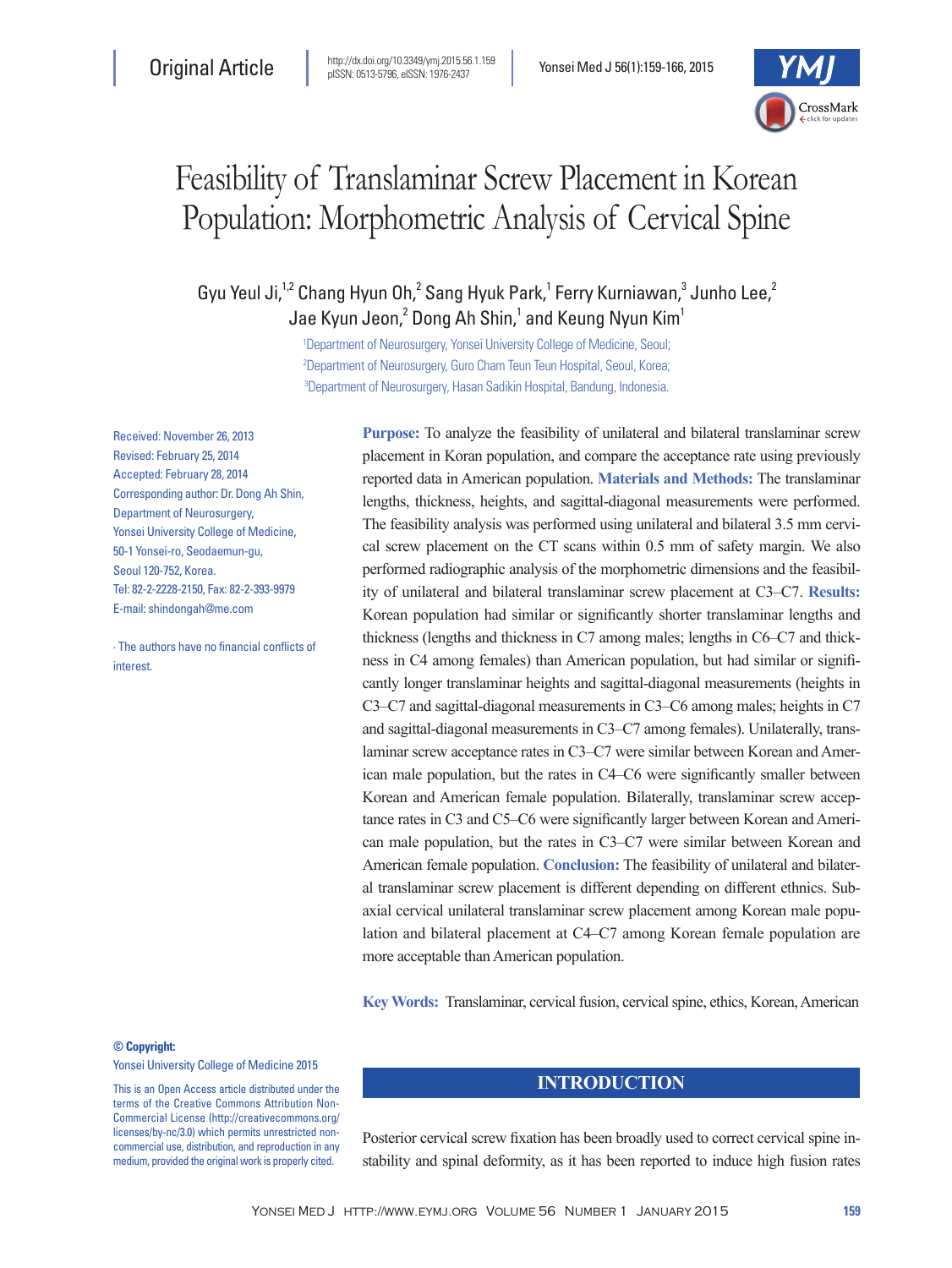and obviates the need for rigid external mobilization.<sup>1,2</sup> Instability of the cervical spine necessitating surgical intervention may be treated with a variety of techniques including posterior wiring, transarticular screws, lateral mass screws and translaminar screws. Lateral mass screws are relatively safe and easy to insert, but lateral mass screw fixation reportedly faces problems of screw loosening or avulsion.<sup>3-7</sup> Thus, screw fixation into the cervical pedicle has been proposed as an alternative to overcome these limitations; however, their use in the cervical spine can be technically difficult and potentially harmful to the relatively small cervical pedicles and delicate surrounding structures.1,8,9 Additionally, some authors have recommended the use of a navigation system or laminoforaminotomy technique to aid in cervical pedicle screw placement, but this leads to a longer surgery and more time in the operating room.10-12

Recently, translaminar screws have seen greater use as a potentially safer alternative to traditional fusion constructs for fixation of the cervical spine.1,10,12 Translaminar screw placement is simple, and is not limited by the position of the vertebral artery in the transverse foramen, and thereby, may be more applicable to a wider number of patients.13 Although a previous study of an American population reported a 100% unilateral translaminar acceptance rate and a high bilateral acceptance rate at vertebral level C7, limited unilateral acceptance rates were recorded at C4 and C5, where bilateral screws were unable to be placed at all.<sup>1</sup> However, the morphology of the subaxial cervical spine can differ among ethnic groups.<sup>9</sup> Here, for the first time, the present study describes the feasibility of unilateral and bilateral translaminar screw placement in a Korean population, comparing the acceptance rates thereof with that previously reported for an American population.

#### **MATERIALS AND METHODS**

Morphometric analyses were performed on the subaxial vertebral lamina of 50 randomly chosen Korean patients (25 males and 25 females) who underwent cervical spine computed tomography (CT) scan, utilizing the same methods described by Alvin, et al.<sup>1</sup> in a previous study. Morphometric analysis was completed using the picture archiving and communication system (GE Electronic, NY, USA) at Yonsei University Severance Hospital.

Measurements (length, thickness, height and sagittal-diagonal measurement) were taken in millimeters in the axial, coronal and sagittal planes as described by Alvin, et al.<sup>1</sup> All CT scans had resolutions of less than 1 mm. In the axial plane, translaminar length measurements were taken from the junction of the lateral mass and lamina to the contralateral outer cortex of the spinous process (Fig. 1A). Thickness was defined as the greatest maximum measurement spanning from the ventromedial to dorsolateral sides of the central portion of the lamina bilaterally (Fig. 1B). In the coronal plane, laminar height was measured as the maximal height between the spinous process and the base of the pedicle (Fig. 1C). The sagittal-diagonal measurement was made from the most rostral point of the lamina to the most caudal portion of the lamina of the same vertebrae in the sagittal plane (Fig. 1D).

In this study, we assessed the feasibility of translaminar placement of 3.5 mm in diameter screws for correction of cervical spine instability. Probable translaminar screw placement failure was expected for subjects with a thickness and height of less than 4 mm, $12,14$  and/or a screw length of less than 7 mm (not entering the lamina).<sup>15</sup> In addition, a sagittal-



**Fig. 1.** Morphometric measurement on cervical computed tomography: A, translaminar length was measured from the junction of the lateral mass and lamina to the contralateral outer cortex of the spinous process; B, laminar thickness was measured as the greatest maximum thickness spanning from the ventromedial to the dorsolateral sides of the central portion of the lamina bilaterally; C, laminar height was recorded as the maximal height between the spinous process and the base of the pedicle in the coronal plane; and D, the sagittal-diagonal measurement was made from the most rostral point of the lamina to the most caudal portion of the lamina.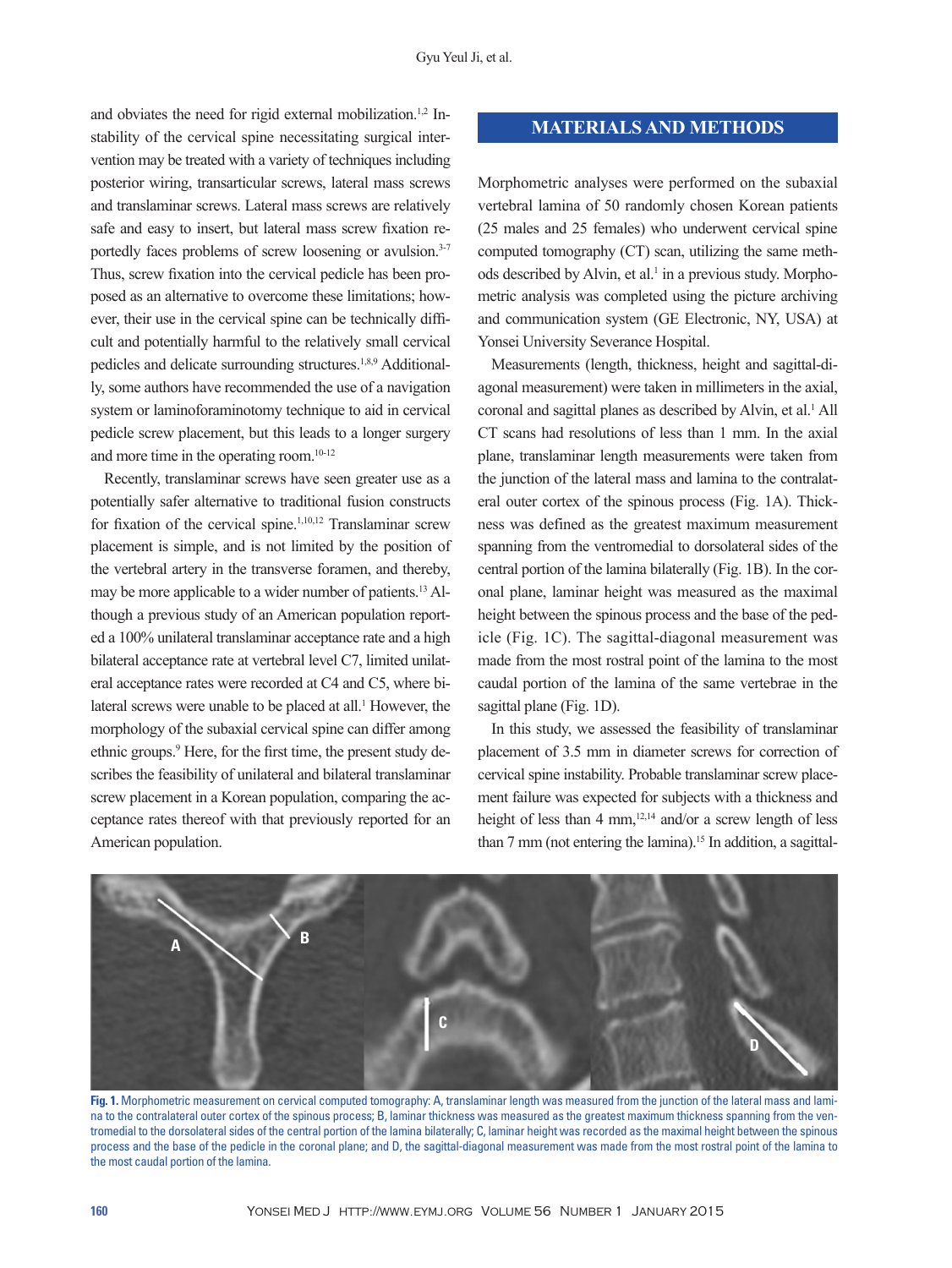diagonal measurement of less than 10 mm was considered indicative of probable bilateral translaminar screw placement failure.

The results are expressed as a mean±standard deviation. Student's t-test was used to assess morphometric analyses between genders, coefficient of determination (R2) to assess the relationship between body height and lamina size, and an independent Student's ( $σ12=σ22$ ) t-test was conducted to assess statistical differences between a Korean and American population using Microsoft Excel software for Windows (Microsoft Corporation, Redmond, WA, USA). *p*-values less than 0.050 were considered significant.

#### **RESULTS**

#### **Patient demographic data**

In this study, 50 randomized (25 men, 25 women) cervical spine radiographs of a Korean cohort were evaluated and

compared to 50 (25 men, 25 women) cervical spine radiographs of an American cohort assessed in a previous study by Alvin, et al.<sup>1</sup> For the American cohort, the mean age of the male patients was  $54.0\pm12.1$  years (range:  $31-75$  yr) and the mean age of the female patients was  $49.2 \pm 15.2$  years (range: 22‒80 yr). The mean age of the Korean male patients was  $49.6 \pm 12.5$  years (range:  $27-72$  yr) and the mean age of the Korean female patients was 54.9±16.3 years (range: 21‒74 yr). Age was not significantly different between the American and Korean cohorts according to gender (*p*-value=0.212 in males and 0.207 in females). Although we could not compare body height in the American population, the mean body heights of the Korean male and female patients were  $166.0\pm4.0$  cm and  $157.0\pm5.0$  cm, respectively. The relationship between body height and lamina size is illustrated as scattered plot in Fig. 2. All the cervical spine measurements of translamina length, thickness, height, and sagittal diagonal were evenly distributed without linear relation to own's body height (all R2 between body height



**Fig. 2.** Scatter plot between body height and translaminar length, thickness, height, and sagittal diagonal in cervical spine showed no linear relationship (all  $R^2$  < 0.100).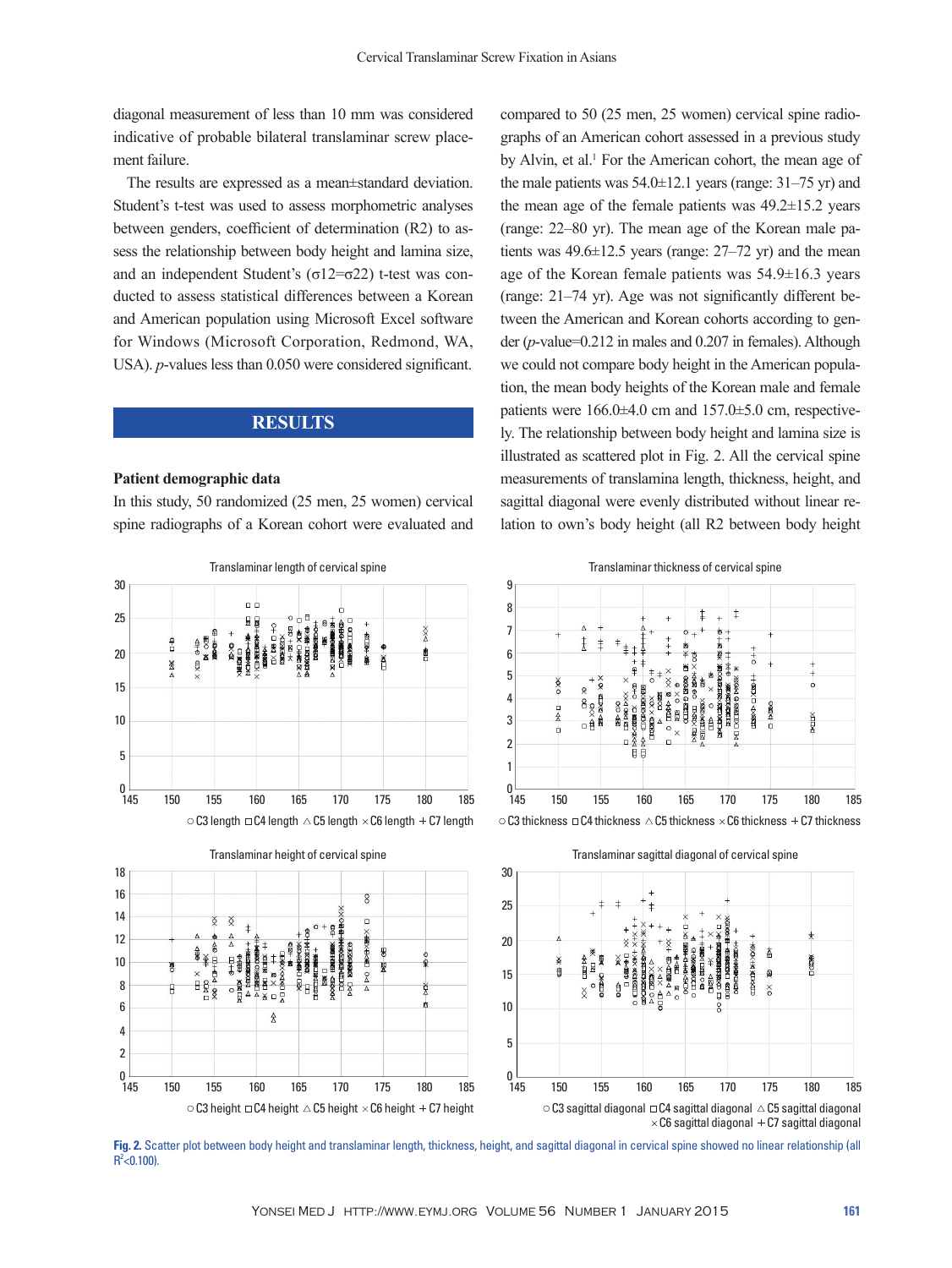and lamina size  $\leq 0.100$ ).

#### **Morphometric analysis in the Korean population**

Table 1 lists the mean morphometric measurements at each vertebral level (C3‒C7) for the Korean men and women. In this group, laminar parameters tended to decrease when moving from C3 to C5 and increase from C6 to C7. Additionally, males tended to have similar or larger laminar values than those of females. Translaminar length did not significantly differ between the genders at levels C3‒C5 and C7. At level C5, men had significantly longer translaminar lengths than women (*p*=0.001). Laminar thickness differed significantly between the genders at levels C3–C5; men exhibited greater laminar thickness than women. At C6–C7, however, laminar thickness did not significantly differ between the genders. Laminar height did not statistically differ between men and women at any of the vertebral levels measured. Men exhibited larger lamina heights at levels C3–C4 than women; however, no gender differences were recorded for laminar height at levels C5‒C7. At all vertebral levels measured, except for C7, men had similar or significantly greater laminar sagittal-diagonal measurements than women. Overall, 2000 discrete morphometric measurements were made. The correlation coefficient of two successive intraobserver measurements for morphometric measurements at vertebral levels C3, C4, C5, C6, and C7 was 0.83.

## **Comparison of morphometric analyses between a Korean and American population**

Fig. 3 provides the mean morphometric measurements at each vertebral level (C3–C7) for the Korean and American populations according to gender. The Korean population tended to have relatively smaller laminar lengths and thicknesses than the American population, whereas the Korean population exhibited relatively larger laminar heights and sagittal-diagonal measurements than the American population. Korean males had significantly smaller laminar lengths and thicknesses in C7, but significantly larger laminar heights (C3‒C7) and sagittal-diagonal measurements (C3‒C7) than

#### **Table 1.** Morphometric Analysis of C3–C7 Vertebral Laminar

the American males. Korean females had significantly smaller laminar lengths at C6‒C7 and thicknesses at C4, but had significantly larger laminar heights at C7 and sagittal-diagonal measurements at C3–C7 than American females.

# **Comparison of translaminar screw acceptance rate between populations**

Table 2 lists the unilateral and bilateral translaminar acceptance rates at each vertebral level for men and women of both the Korean and American cohorts. Notably, there were no differences in the unilateral acceptance rate between Korean and American men; however, the bilateral acceptance rate for men at levels C3 and C5–C6 was significantly different. Additionally, there were no significant differences in the bilateral acceptance rate between Korean and American women; however, the unilateral acceptance rate was significantly different between the two at levels C4‒C6. The Korean population demonstrated a higher likelihood of successful translaminar screw placement than the American population, especially bilateral placement in men and unilateral placement in women.

## **DISCUSSION**

Several constructs have been developed to provide fixation throughout the subaxial spine. Among these, pedicle screws are the most biomechanically stable, but their use in the cervical spine carries a high risk of neurovascular complications.15-18 Although easier and safer to insert, lateral mass screws are known to exhibit lower pullout strengths.<sup>19</sup> In contrast, translaminar screws pose no risk of injury to neurovascular structures as translaminar screws remain in the posterior element.<sup>7</sup> Another important advantage of translaminar screw fixation is that the use of a fluoroscope or navigation system is not necessary; the screw can be placed under direct vision of the outer cortex of the lamina and all relevant structures.12 Therefore, in instances where a pedicle screw may fail, placement of translaminar screws seems

| Measurement<br>vertebra | Length $(mm)$   |               |                | Thickness (mm) |                |                | Height (mm)     |                 |                | Sagittal-diagonal (mm) |                 |                |
|-------------------------|-----------------|---------------|----------------|----------------|----------------|----------------|-----------------|-----------------|----------------|------------------------|-----------------|----------------|
|                         | Male            | Female        | <i>p</i> value | Male           | Female         | <i>p</i> value | Male            | Female          | <i>p</i> value | Male                   | Female          | <i>p</i> value |
| C <sub>3</sub>          | $217\pm161$     | $212+208$     | 0 3 3 9        | $4.5 \pm 0.94$ | $3.8\pm 0.80$  | 0.012          | $10.8 \pm 1.81$ | $9.7\pm1.16$    | 0.034          | $14.8 \pm 2.42$        | $13.5 \pm 1.71$ | 0.113          |
| C <sub>4</sub>          | $211\pm2.05$    | $209\pm260$   | 0.617          | $3.4\pm 0.66$  | $3.0\pm 0.71$  | 0.012          | $9.7 \pm 1.43$  | $8.5 \pm 1.15$  | 0.004          | $163\pm2.67$           | $14.7 \pm 1.74$ | 0.023          |
| C <sub>5</sub>          | $20.5 \pm 1.68$ | $196 \pm 175$ | 0.071          | $3.6\pm0.63$   | 3 0 $\pm$ 0 57 | 0.013          | $9.3 \pm 1.31$  | 86±162          | 0.072          | $164\pm202$            | $15.3 \pm 1.80$ | 0.001          |
| C6                      | $207\pm148$     | $193 \pm 130$ | 0.001          | $4.5 \pm 0.92$ | $3.8\pm0.69$   | 0.063          | $10.4 \pm 1.61$ | $9.4 \pm 1.65$  | 0.067          | $183\pm2.70$           | $162\pm236$     | 0.001          |
| C7                      | 21.8+1          | 0±134         | 0.128          | $5.7 \pm 0.92$ | $6.1 \pm 0.95$ | 0.106          | $10.8 \pm 1.30$ | $10.8 \pm 1.04$ | 0.751          | 18.4±2.38              | $198\pm321$     | 0.052          |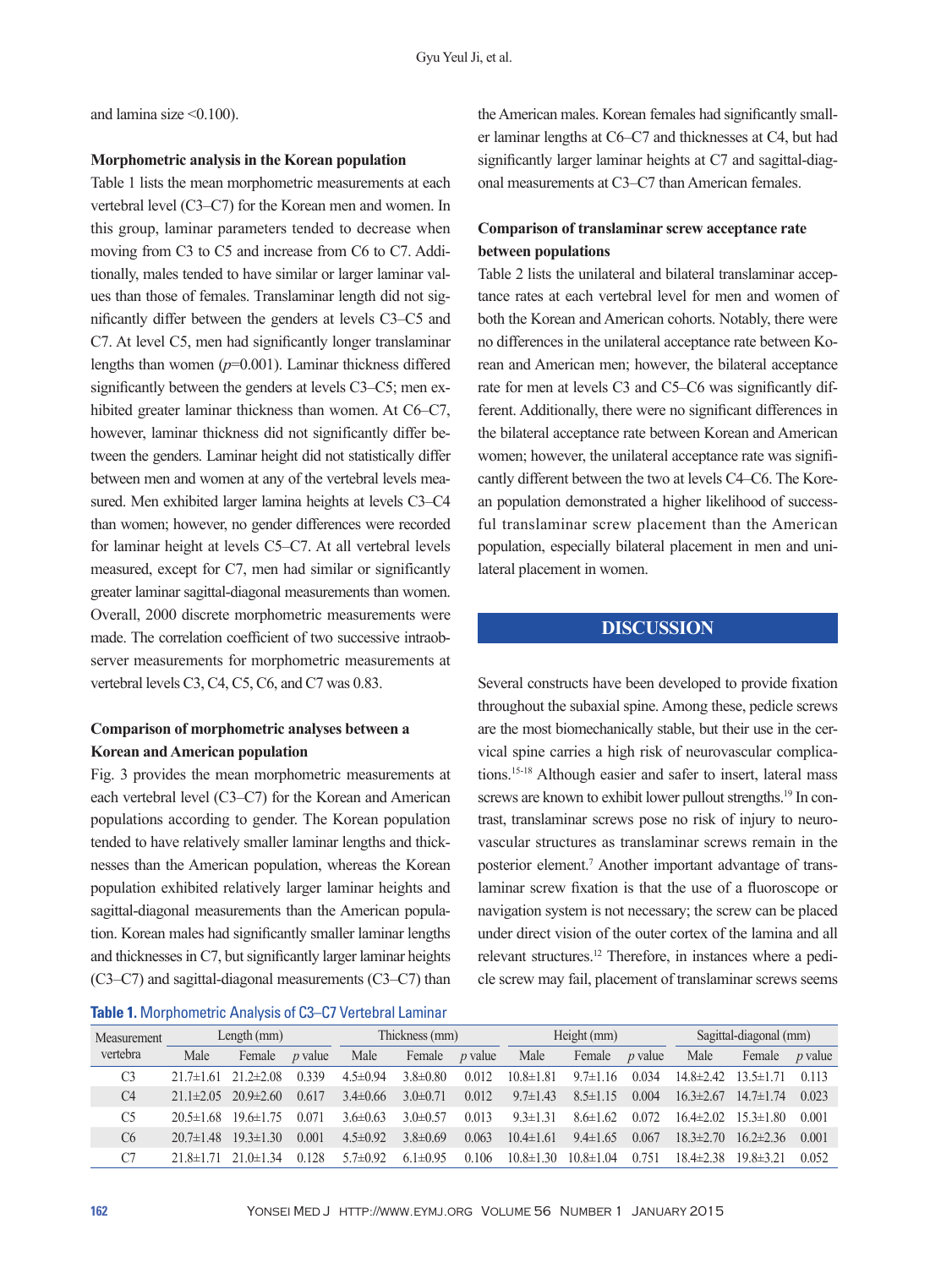

Fig. 3. Comparison of morphometric measurements between a Korean and American population. The results reported by Alvin, et al.<sup>1</sup> are annotated as "Cleveland," while the results of the current study are indicated as "Korea". \**p*<0.050.

| Gender/<br>Approach | Male            |                 |                |                 |                 |           | Female          |                |                |                  |                 |           |  |
|---------------------|-----------------|-----------------|----------------|-----------------|-----------------|-----------|-----------------|----------------|----------------|------------------|-----------------|-----------|--|
|                     | Unilateral      |                 |                | Bilateral       |                 |           | Unialteral      |                |                | <b>Bilateral</b> |                 |           |  |
|                     | Cleverland      | Korea           | <i>p</i> value | Cleverland      | Korea           | $p$ value | Cleverland      | Korea          | <i>p</i> value | Cleverland       | Korea           | $p$ value |  |
| C <sub>3</sub>      | 50%<br>(25/50)  | 72%<br>(36/50)  | 0.241          | 20%<br>(5/25)   | 52%<br>(13/25)  | 0.018     | 48%<br>(24/50)  | 44%<br>(22/50) | 0.688          | 8%<br>(2/25)     | 28%<br>(7/25)   | 0.066     |  |
| C <sub>4</sub>      | 22%<br>(11/50)  | 12%<br>(6/50)   | 0.183          | $0\%$<br>(0/25) | 8%<br>(2/25)    | 0.149     | 26%<br>(13/50)  | 10%<br>(5/50)  | < 0.001        | $0\%$<br>(0/25)  | 4%<br>(1/25)    | 0.312     |  |
| C <sub>5</sub>      | 18%<br>(9/50)   | 22%<br>(11/50)  | 0.617          | $0\%$<br>(0/25) | 16%<br>(4/25)   | 0.037     | 30%<br>(15/50)  | 6%<br>(3/50)   | 0.002          | $0\%$<br>(0/25)  | $0\%$<br>(0/25) |           |  |
| C6                  | 80%<br>(40/50)  | 72%<br>(36/50)  | 0.349          | 20%<br>(5/25)   | 60%<br>(15/25)  | 0.004     | 68%<br>(34/50)  | 44%<br>(22/50) | 0.016          | 24%<br>(6/25)    | 28%<br>(7/25)   | 0.747     |  |
| C7                  | 100%<br>(50/50) | 100%<br>(50/50) |                | 96%<br>(24/25)  | 100%<br>(25/25) | 0.312     | 100%<br>(50/50) | 98%<br>(49/50) | 0.315          | 84%<br>(21/25)   | 96%<br>(24/50)  | 0.157     |  |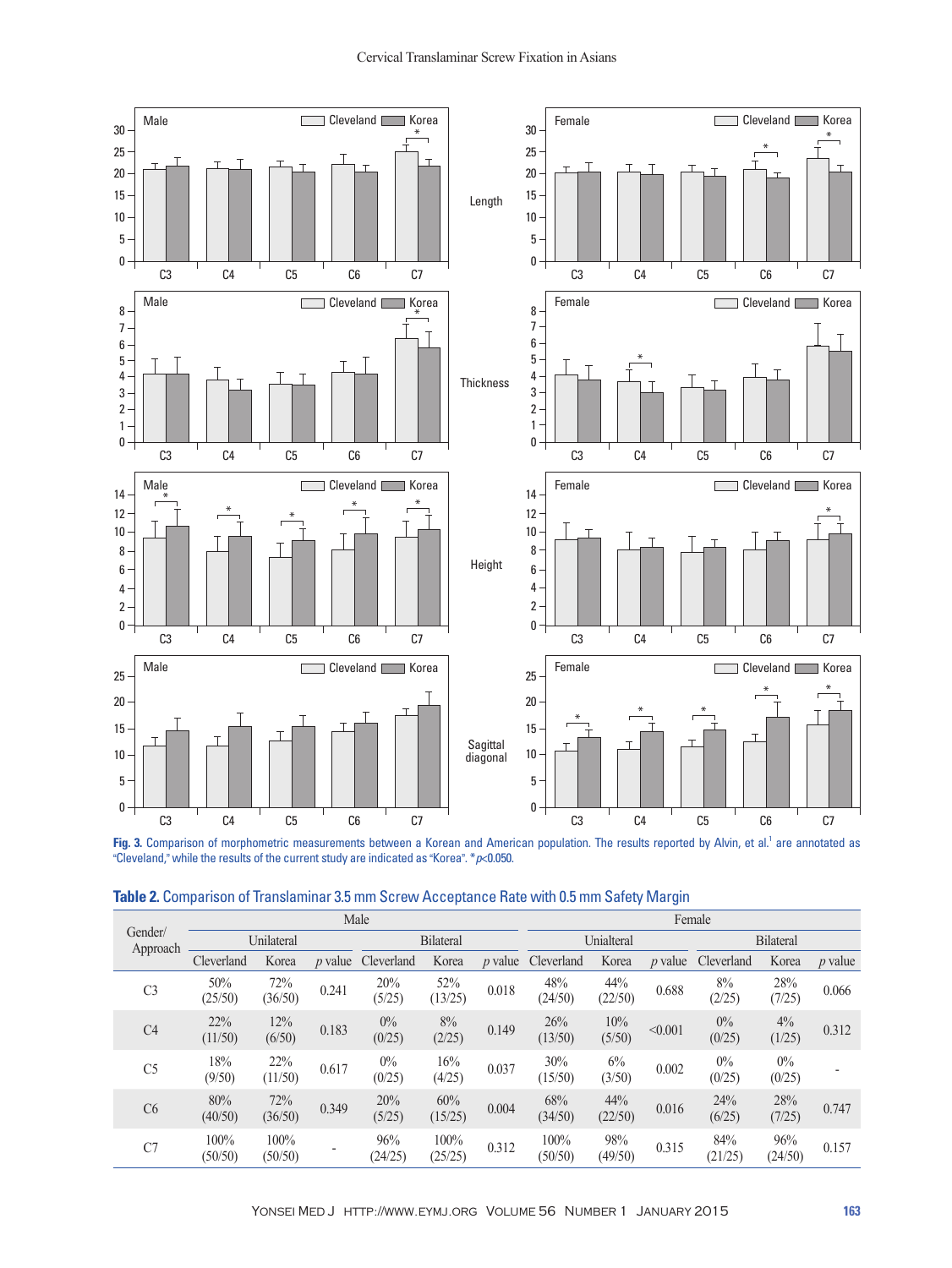to be a biomechanically sound salvage technique. $20,21$ 

Translaminar screw placement requires extensive feasibility and safety assessment before it can be accepted as standard practice as a new spinal procedure, particularly involving instrumentation. Previous cadaveric, clinical and radiological studies have provided important morphometric data, which can be used to assess the feasibility of translaminar screw placement. In the anatomical calculation study of the subaxial cervical spine (cadaveric study) showed that men had greater subaxial laminar measurements compare to women, and the smallest height and the smallest laminar thickness of all vertebrae was C4 and C5.22 Additionally, a case series of the feasibility of subaxial cervical translaminar screw placement demonstrated successful application of translaminar screw fixation with limited adverse outcomes, and it concluded that translaminar fixation is a simple technique not limited by the positioning of vascular structures, and provides high stability to the subaxial cervical spine.<sup>13</sup>

Most of the literature on adult translaminar anatomy and feasibility focused on C2, C7 and the upper thoracic vertebral levels, with limited mention of the subaxial cervical spine.2,4,8-10,12,20,21,23 Morphometric analysis of the subaxial cervical spine has been conducted in only few studies. Yusof and Shamsi<sup>24</sup> studied the average transverse lamina diameter of the cervical spine in a Malaysian population to evaluate the feasibility and safety of lamina screw fixation. In this report, the mean transverse inner diameters of the lamina at C2, C3, C4, C5, C6, and C7 were 3.4, 2.0, 1.7, 1.9, 2.3, and 3.4 mm, respectively, while the mean transverse outer diameters of the lamina at C2, C3, C4, C5, C6, and C7 were 5.6, 3.5, 3.1, 3.1, 3.9, and 5.8 mm, respectively. They concluded that translaminar fixation using a 3.5 screw should be attempted with caution in Asian population. Alvin, et al.<sup>1</sup> calculated the spatial anatomical environment for translaminar screws at C3–C7, and determined the feasibility of translaminar screw placement at C3–C7 for clinical applicability using CT images and BrainLAB software in an American population. In their study, subaxial cervical unilateral translaminar screw placement was found to be potentially safe and effective technique for use at all vertebral levels; moreover, cervical translaminar screw placement was also reported as a potentially safe and effective technique for bilateral placement at C7, but not at C3–C6.

There are a few differences, however, between the studies of Yusof and Shamsi<sup>24</sup> and Alvin, et al.<sup>1</sup> Although different methods were used to determine the specific anatomical dimensions of the adult subaxial cervical vertebra laminar

and to analyze the feasibility of translaminar screw placement, one reported that unilateral translaminar screw placement is a potentially safe and effective technique for use at all vertebral levels,<sup>1</sup> while the other reported that translaminar fixation should be attempted with caution.<sup>24</sup> This discrepancy could have derived from differences in ethnicity. Unfortunately, however, there is a lack of data from morphologic analyses of the subaxial cervical spine according to different ethnicities. In the present study, we analyzed the feasibility of unilateral and bilateral translaminar screw placement in Korean population, utilizing the same methods used to determine the specific anatomical dimensions of adult subaxial cervical lamina by Alvin, et al.,<sup>1</sup> in order to compare the acceptance rate thereof between Koreans and Americans.

In this study, Korean males tended to have similar or larger laminar values than those of Korean females, as shown in Table 1. Also, laminar parameters tended to decrease when moving from C3 to C5 and increase from C6 to C7. This tendency in cervical spine measurement for the Korean population was not different from the tendency reported in a previous study of Asians and Americans.1,11,24 Notwithstanding, the mean morphometric measurements at each vertebral level (C3‒C7) for the Korean and American cohorts showed some differences according to gender, as summarized in Fig. 3. The Korean population tended to have relatively smaller laminar lengths and thicknesses than the American population, while the Korean population exhibited relatively larger laminar heights and sagittal-diagonal measurements than the American population. This result was similar to previous morphometric results for the lumbar spinal canal in Koreans, which was shown to be significantly narrower than those in Caucasian and African populations.<sup>25</sup> This difference may influence the differences in the unilateral and bilateral translaminar acceptance rates among Koreans and Americans. In the present study, Koreans demonstrated a higher likelihood of successful translaminar screw placement than the American population, especially bilateral placement in men and unilateral placement in women.

A few limitations warrant further consideration when interpreting the results of this comparison study. Our study population comprised 50 patients and may not have been large enough to generalize the results to the greater population. But, this recent study provided the useful laminar anatomy and its morphometric variations among the subaxial cervical vertebrae. The successful and safe translaminar screw fixation needed the minimum thickness of 4.0 mm or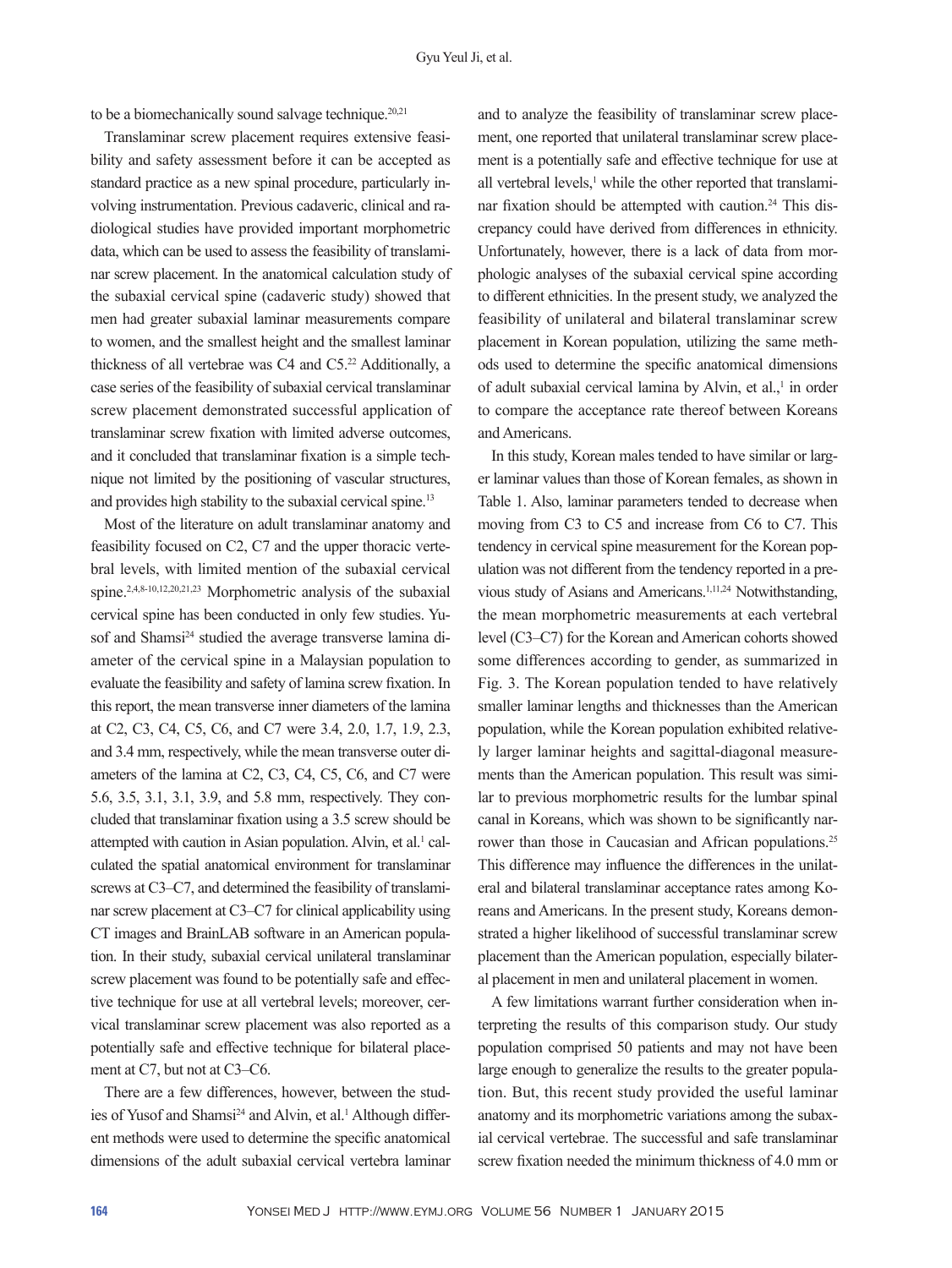more in the axis, so, we considered the screw placement as a potential success for those with a thickness of more than  $4.0$  mm.<sup>1,3,4,9,14</sup> Moreover, Alvin, et al.<sup>1</sup> used an imaginary translaminar screw on BrainLAB software to determine success, and the acceptability of screw placement could be affected by this difference. However, Alvin, et al.<sup>1</sup> also commented that their anatomical and feasibility results indicated that, within the subaxial cervical spine, translaminar screws of 3.5 mm in diameter could achieve sufficient purchase rates in lamina with a thickness of 4.0 mm or greater. Therefore, the screw acceptance rate may not be that different. Nevertheless, despite these limitations and although more research is needed, the present study is valuable in that it is the first to report differences in cervical anatomy according to ethnicity.

In conclusion, the feasibility of unilateral and bilateral translaminar screw placement differed according to ethnicity. Performing subaxial cervical unilateral translaminar screw placement in Korean males and bilateral placement at C4‒ C7 in Korean females was shown to be more feasible than performing the same procedures in Americans.

# **ACKNOWLEDGEMENTS**

This research was supported by the Basic Science Research Program through the National Research foundation of Korea (NRF) funded by the Ministry of Education, Science, and Technology (KRF-2011-0010067) research.

# **REFERENCES**

- 1. Alvin MD, Abdullah KG, Steinmetz MP, Lubelski D, Nowacki AS, Benzel EC, et al. Translaminar screw fixation in the subaxial cervical spine: quantitative laminar analysis and feasibility of unilateral and bilateral translaminar virtual screw placement. Spine (Phila Pa 1976) 2012;37:E745-51.
- 2. Wright NM. Posterior C2 fixation using bilateral, crossing C2 laminar screws: case series and technical note. J Spinal Disord Tech 2004;17:158-62.
- 3. Cassinelli EH, Lee M, Skalak A, Ahn NU, Wright NM. Anatomic considerations for the placement of C2 laminar screws. Spine (Phila Pa 1976) 2006;31:2767-71.
- 4. Jea A, Sheth RN, Vanni S, Green BA, Levi AD. Modification of Wright's technique for placement of bilateral crossing C2 translaminar screws: technical note. Spine J 2008;8:656-60.
- 5. Kretzer RM, Chaput C, Sciubba DM, Garonzik IM, Jallo GI, McAfee PC, et al. A computed tomography-based feasibility study of translaminar screw fixation in the upper thoracic spine. J Neurosurg Spine 2010;12:286-92.
- 6. Kretzer RM, Chaput C, Sciubba DM, Garonzik IM, Jallo GI, McAfee PC, et al. Surgical management of two- versus three-column injuries of the cervicothoracic junction: biomechanical comparison of translaminar screw and pedicle screw fixation using a cadaveric model. Spine (Phila Pa 1976) 2010;35:E948-54.
- 7. Kretzer RM, Sciubba DM, Bagley CA, Wolinsky JP, Gokaslan ZL, Garonzik IM. Translaminar screw fixation in the upper thoracic spine. J Neurosurg Spine 2006;5:527-33.
- 8. Leonard JR, Wright NM. Pediatric atlantoaxial fixation with bilateral, crossing C-2 translaminar screws. Technical note. J Neurosurg 2006;104(1 Suppl):59-63.
- 9. Ma XY, Yin QS, Wu ZH, Xia H, Riew KD, Liu JF. C2 anatomy and dimensions relative to translaminar screw placement in an Asian population. Spine (Phila Pa 1976) 2010;35:704-8.
- 10. Chamoun RB, Relyea KM, Johnson KK, Whitehead WE, Curry DJ, Luerssen TG, et al. Use of axial and subaxial translaminar screw fixation in the management of upper cervical spinal instability in a series of 7 children. Neurosurgery 2009;64:734-9.
- 11. Chern JJ, Chamoun RB, Whitehead WE, Curry DJ, Luerssen TG, Jea A. Computed tomography morphometric analysis for axial and subaxial translaminar screw placement in the pediatric cervical spine. J Neurosurg Pediatr 2009;3:121-8.
- 12. Wang MY. Cervical crossing laminar screws: early clinical results and complications. Neurosurgery 2007;61(5 Suppl 2):311-5.
- 13. Hong JT, Sung JH, Son BC, Lee SW, Park CK. Significance of laminar screw fixation in the subaxial cervical spine. Spine (Phila Pa 1976) 2008;33:1739-43.
- 14. Suk SI, Lee JH, Yoon KS, Kim WJ. The diameter and changes of the vertebral pedicles after screw insertion. J Korean Soc Spine Surg 1995;2:168-76.
- 15. Bozkus H, Ames CP, Chamberlain RH, Nottmeier EW, Sonntag VK, Papadopoulos SM, et al. Biomechanical analysis of rigid stabilization techniques for three-column injury in the lower cervical spine. Spine (Phila Pa 1976) 2005;30:915-22.
- 16. Papagelopoulos PJ, Currier BL, Neale PG, Hokari Y, Berglund LJ, Larson DR, et al. Biomechanical evaluation of posterior screw fixation in cadaveric cervical spines. Clin Orthop Relat Res 2003: 13-24.
- 17. Shin EK, Panjabi MM, Chen NC, Wang JL. The anatomic variability of human cervical pedicles: considerations for transpedicular screw fixation in the middle and lower cervical spine. Eur Spine J 2000;9:61-6.
- 18. Xu R, Ebraheim NA, Tang G, Stanescu S. Location of the vertebral artery in the cervicothoracic junction. Am J Orthop (Belle Mead NJ) 2000;29:453-6.
- 19. Jones EL, Heller JG, Silcox DH, Hutton WC. Cervical pedicle screws versus lateral mass screws. Anatomic feasibility and biomechanical comparison. Spine (Phila Pa 1976) 1997;22:977-82.
- 20. Jang SH, Hong JT, Kim IS, Yeo IS, Son BC, Lee SW. C7 posterior fixation using intralaminar screws: early clinical and radiographic outcome. J Korean Neurosurg Soc 2010;48:129-33.
- 21. Jang WY, Kim IS, Lee HJ, Sung JH, Lee SW, Hong JT. A computed tomography-based anatomic comparison of three different types of c7 posterior fixation techniques: pedicle, intralaminar, and lateral mass screws. J Korean Neurosurg Soc 2011;50:166-72.
- 22. Xu R, Burgar A, Ebraheim NA, Yeasting RA. The quantitative anatomy of the laminas of the spine. Spine (Phila Pa 1976) 1999; 24:107-13.
- 23. Hong JT, Yi JS, Kim JT, Ji C, Ryu KS, Park CK. Clinical and radiologic outcome of laminar screw at C2 and C7 for posterior in-